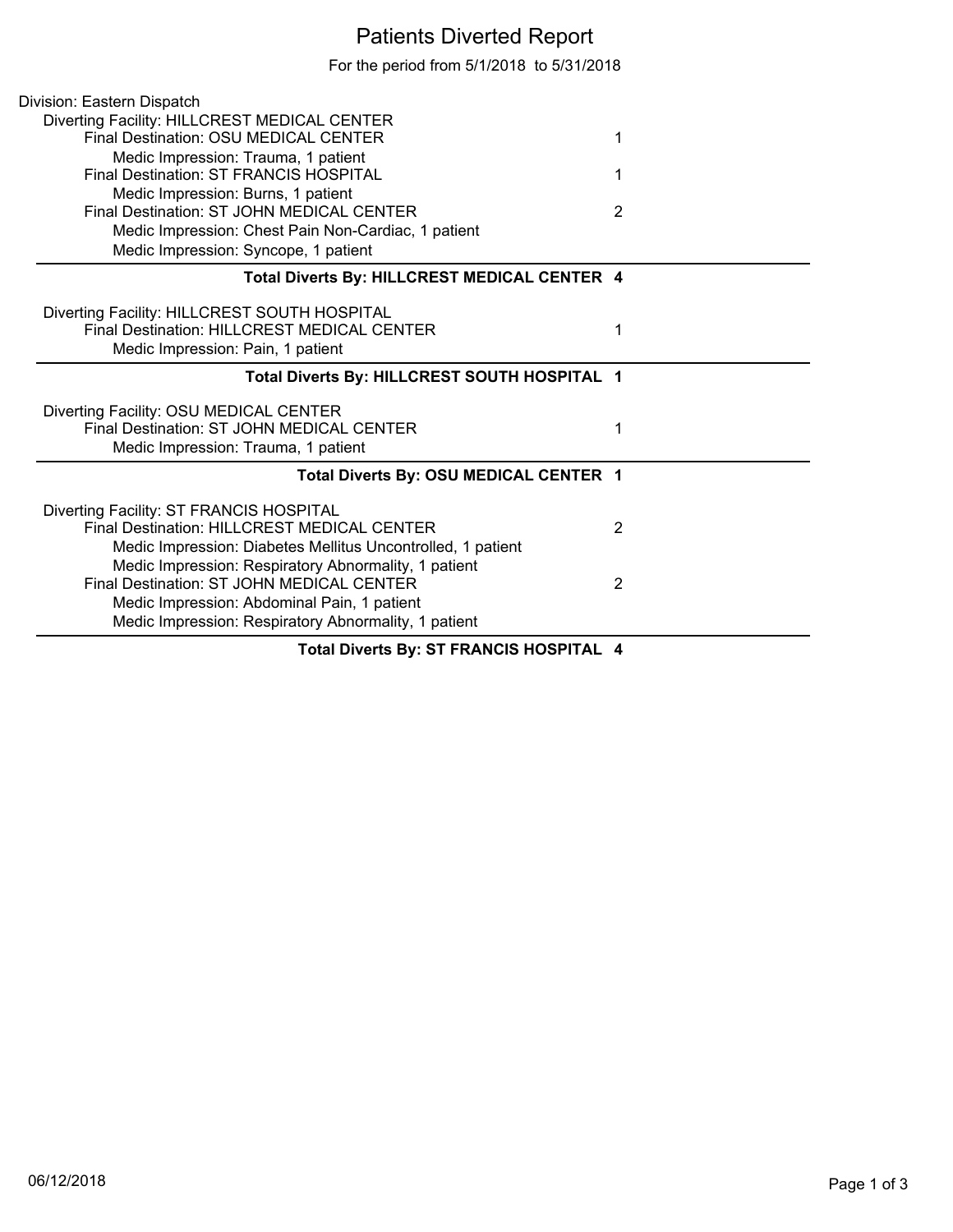| Division: Western Dispatch                                                                                     |                |
|----------------------------------------------------------------------------------------------------------------|----------------|
| Diverting Facility: BAPTIST INTEGRIS MEDICAL CENTER<br>Final Destination: ALLIANCE HEALTH - DEACONESS          | $\overline{2}$ |
| Medic Impression: Abdominal Pain, 1 patient                                                                    |                |
| Medic Impression: Chronic Airway Obstruction, 1 patient<br>Final Destination: INTEGRIS MEDICAL CENTER - EDMOND | $\overline{2}$ |
| Medic Impression: Hypotension, 1 patient                                                                       |                |
| Medic Impression: Poisoning By Drug Or Medical Substance, 1 patient                                            |                |
| Final Destination: MERCY HEALTH CENTER                                                                         | $\overline{2}$ |
| Medic Impression: Altered Mental Status, 1 patient                                                             |                |
| Medic Impression: Trauma, 1 patient<br>Final Destination: SOUTHWEST INTEGRIS MEDICAL CEN                       | 1              |
| Medic Impression: Hypertension, 1 patient                                                                      |                |
| Total Diverts By: BAPTIST INTEGRIS MEDICAL CENTER 7                                                            |                |
|                                                                                                                |                |
| Diverting Facility: INTEGRIS MEDICAL CENTER - EDMOND<br>Final Destination: OKLAHOMA HEART HOSPITAL             | 1              |
| Medic Impression: Cardiac Arrest, 1 patient                                                                    |                |
| Total Diverts By: INTEGRIS MEDICAL CENTER - EDMOND 1                                                           |                |
|                                                                                                                |                |
| Diverting Facility: MERCY HEALTH CENTER                                                                        |                |
| Final Destination: BAPTIST INTEGRIS MEDICAL CENTER                                                             | 3              |
| Medic Impression: Pain, 2 patients                                                                             |                |
| Medic Impression: Trauma, 1 patient<br>Final Destination: ST ANTHONYS HOSPITAL                                 | 1              |
| Medic Impression: Hypertension, 1 patient                                                                      |                |
| Total Diverts By: MERCY HEALTH CENTER 4                                                                        |                |
|                                                                                                                |                |
| Diverting Facility: OKLAHOMA CITY VA HOSPITAL<br>Final Destination: ALLIANCE HEALTH - MIDWEST                  | 1              |
| Medic Impression: Drug Intoxication, 1 patient                                                                 |                |
| Final Destination: OKLAHOMA HEART HOSPITAL                                                                     | 1              |
| Medic Impression: Vomiting, 1 patient                                                                          |                |
| Final Destination: PRESBYTERIAN TOWER-OU MEDICAL                                                               | $\overline{2}$ |
| Medic Impression: ACS, 1 patient                                                                               |                |
| Medic Impression: Nausea/Vomiting, 1 patient                                                                   |                |
| Final Destination: ST ANTHONYS HOSPITAL                                                                        | 1              |
| Medic Impression: Angina, 1 patient<br>Final Destination: ST. ANTHONY HEALTHPLEX EAST                          | 1              |
| Medic Impression: Altered Mental Status, 1 patient                                                             |                |
| Total Diverts By: OKLAHOMA CITY VA HOSPITAL 6                                                                  |                |
|                                                                                                                |                |
| Diverting Facility: OKLAHOMA HEART HOSPITAL                                                                    |                |
| Final Destination: INTEGRIS MEDICAL CENTER - EDMOND                                                            | 1              |
| Medic Impression: Syncope, 1 patient                                                                           |                |
| Total Diverts By: OKLAHOMA HEART HOSPITAL 1                                                                    |                |
| Diverting Facility: PRESBYTERIAN TOWER-OU MEDICAL                                                              |                |
| Final Destination: BAPTIST INTEGRIS MEDICAL CENTER                                                             | 2              |
| Medic Impression: Abdominal Pain, 1 patient                                                                    |                |
| Medic Impression: Dizziness, 1 patient                                                                         |                |
| Final Destination: SOUTHWEST INTEGRIS MEDICAL CEN                                                              | 3              |
| Medic Impression: Alcohol Abuse, 1 patient                                                                     |                |
| Medic Impression: Altered Mental Status, 1 patient<br>Medic Impression: Respiratory Abnormality, 1 patient     |                |
| Final Destination: ST ANTHONYS HOSPITAL                                                                        | 1              |
| Medic Impression: Altered Mental Status, 1 patient                                                             |                |
| Final Destination: WOMEN AND CHILDREN'S AT OU MED CENTER                                                       | 1              |
| Medic Impression: Trauma, 1 patient                                                                            |                |